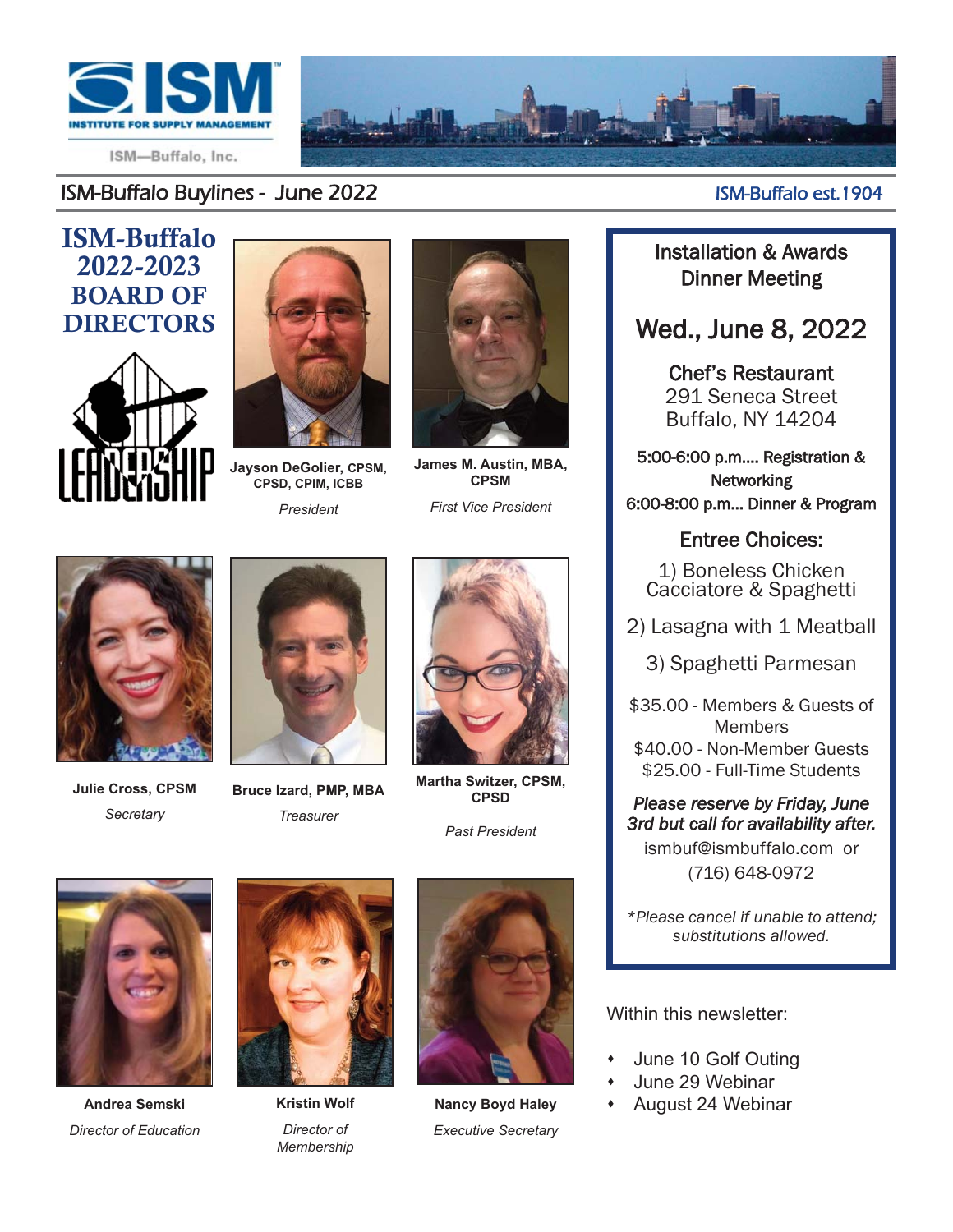

**ISM-Buffalo, Inc. PO Box 888 Hamburg, NY 14075-0888 Phone: (716) 648-0972 E-Mail: ismbuf@ismbuffalo.com www.ismbuffalo.com** 

**The Mission of ISM-Buffalo, Inc.** is to advance the supply management profession through high ethical standards of conduct and fairness and to encourage the social and educational opportunities of its members to be effective as possible in their profession.

#### **2021-2022 Board of Directors**

*PRESIDENT*  Jayson DeGolier, CPSM, CPSD (716) 363-3253

*FIRST VICE PRESIDENT*  Jim Austin, MBA, CPSM (716) 645-2632

*SECRETARY*  Julie Cross, CPSM (716) 774-0363

*TREASURER*  Bruce Izard, PMP, MBA (716) 855-6515

*IMMEDIATE PAST PRESIDENT*  Martha Switzer, CPSM, CPSD (716) 374-2984

*DIRECTOR OF EDUCATION*  Andrea Semski (607) 377-0283

*DIRECTOR OF MEMBERSHIP*  Kristin Wolf, MBA (716) 990-0507

*DIRECTOR OF COMMUNICATIONS* Open

> *DIRECTOR OF PROGRAM*  Open

*DIRECTOR OF CERTIFICATION*  Open

*EXECUTIVE SECRETARY*  Nancy Boyd Haley (716) 648-0972

*Affiliated with:* **Institute for Supply Management www.ISMWorld.org** 



# **President's Message**

ISM-Buffalo Members & Friends,

Several of us have just returned from the ISM World Conference held May 22-25 in Orlando. It's "press time" with the newsletter, so in the coming months we'll share some of our tremendous experiences.

You'll see on the front page, that we are getting back to our traditional installation and awards dinner on Wednesday, June 8 at Chef's Restaurant. We hope you'll join us in supporting the dedicated volunteers who keep this organization running.

Rounding out that week, our Golf Outing is on Friday, June 10 at Terry Hills Golf Course. The full flyer with sign up information is in this newsletter. Spread the word to your suppliers and associates that there is still room to join the over 90 golfers already signed up. Chairman Jim Austin can still use some volunteers at the event to help out with raffles, photos, and contests. Give him a call at (716) 913-3081. It's a fun day away from the office!

Our local webinar series continues on Wednesday, June 29 with Bonnie Keith, founder of The Forefront Group on "Relational Business Models to Support Supply Chain Resiliency." Details and sign up info later in this newsletter.

On August 24, we'll have our webinar with Patrick Penfield, Ph.D., a professor at RIT who will share information on "Russia's Invasion of Ukraine, COVID & Future Supply Chain Disruptions in 2022." (This event was rescheduled from May 25.)

Make sure you look at our Calendar of Events on page 8 and mark your calendars. Programs are continually updated.

As always, thank you for your continued support and I look forward to seeing you, and hearing from you. If you have questions or comments please feel free to email me at Jayson.DeGolier@refresco.com.

Jayson DeGolier, CPSM, CPSD, CPIM, ICBB President



92 COOPER AVE.

716-876-9000

kraftwerks@kraftwerks.net

TONAWANDA, NY 14150

• Locker Rooms Creating space. Maximizing productivity. Since 1990.

- Laboratory Casework • Workstations & Seating
- Mezzanines
- InPlant Offices
- High Density Storage
- Design, Engineering &<br>Inspection Services
- Material Handling Solution

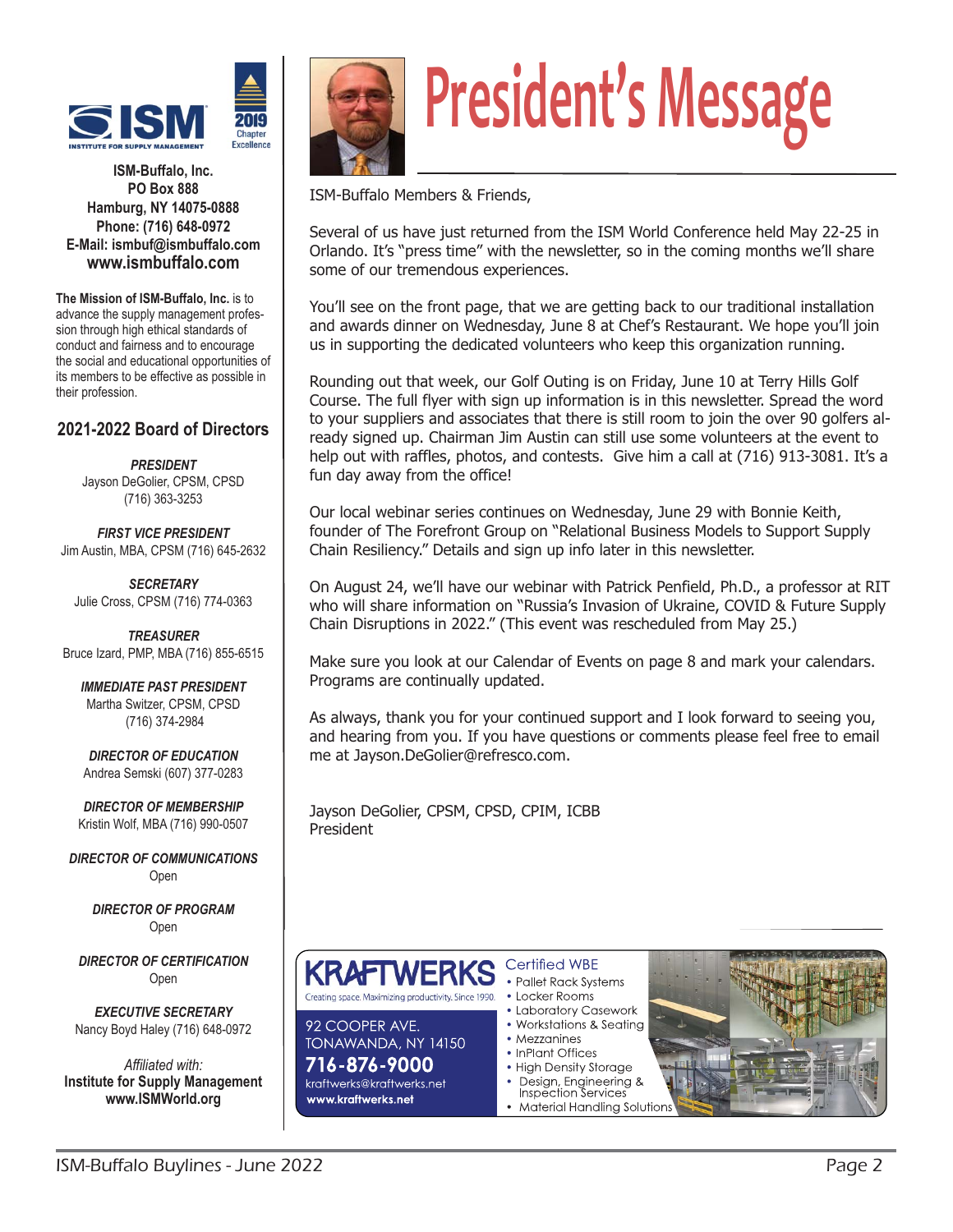

**GOLF OUTING Friday, June 10, 2022**

**ISM-Buffalo, Inc.** 

**Terry Hills Golf Course 5122 Clinton Street Rd. (Rte. 33) Batavia, NY 14020** 



# **Golf Package Includes:**

- ◆ 18 Hole Four Person Scramble format
- Golf Cart, Lunch & Dinner
- Registration/Lunch @ 11:00am
- ♦ Shotgun Start @ 12:30pm
- ◆ Served Buffet Dinner @ 5:45pm
- ♦ Prizes for the Winning Team
- ♦ Putting Contest
- ◆ Basket Raffle
- ◆ 50/50 Split Drawing
- **take a shot at winning a Hawaiian Vacation**

#### **Corporate Sponsorships**

#### **Hole-In-One**

**Sponsor - \$300 Omaha Steaks Callaway X-Series Irons \$500 Visa Gift Card Putting Contest** *Includes:* Sponsor Sign at Reception, Sponsor Sign at Hole, Four Business Card sized Ads in Newsletter



#### **Sponsor \$200 Albatross, Eagle, Birdie** *Includes:* Sponsor Sign at Hole, Two Business Card sized Ads in Newsletter  $\equiv$ H.B. Fuller Connecting what matters." **SCOLORMASTERS**

**\$125 Individual Golfer \$500 Foursome \$35 Dinner Only** 

**Affordable** 

**Prices**



Founded in 1904, the Institute for Supply Management (ISM) – Buffalo, Inc. is our Nation's oldest professional association for Supply Management Professionals. Visit us at ismbuffalo.com to learn more. A portion of the proceeds benefit ISM-Buffalo educational and scholarship funds with a donation going to a local charity.

**KRAFTWERKS** 

**Shooters** 

ISM-Buffalo, Inc, PO Box 888 Hamburg, NY 14075-0888 (716) 648-0972 ismbuf@ismbuffalo.com

5/18/22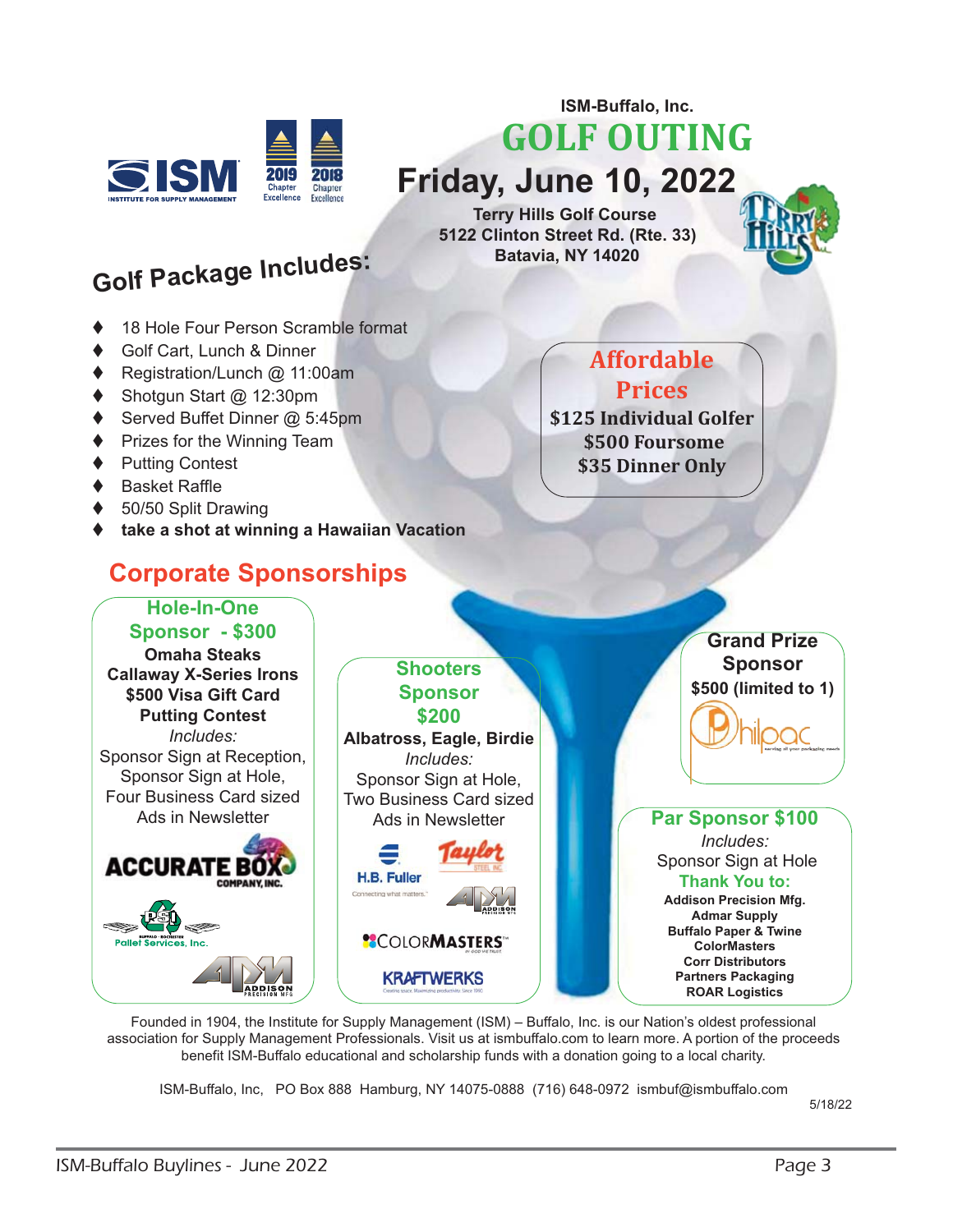| l,     |   |
|--------|---|
|        |   |
|        |   |
|        |   |
| ٠      |   |
|        |   |
|        |   |
|        | m |
|        |   |
|        |   |
| −      |   |
|        |   |
|        |   |
|        |   |
|        |   |
|        | ш |
|        |   |
|        |   |
| $\sim$ |   |
|        |   |
|        |   |
|        |   |
|        |   |
|        |   |
|        |   |
|        |   |
|        |   |
|        |   |
|        |   |
|        |   |
|        |   |
|        |   |
|        |   |





#### **RESERVATION FORM**

| <b>Address</b>               | City/State/Zip:                                     |  |
|------------------------------|-----------------------------------------------------|--|
| <b>Confact Name:</b>         | Tille:                                              |  |
| Phone:                       | Email:                                              |  |
|                              | Reservations for Golf Package @ \$125.00 per golfer |  |
| Dinner-Only Ticket @ \$35.00 |                                                     |  |
|                              | Hole-In-One Sponsorship @ \$300.00 per hole         |  |
|                              | Shooters Package Sponsorship @ \$200.00 per hole    |  |
|                              | Par Package Sponsorship @ \$100.00 per hole         |  |
|                              |                                                     |  |

Contact me for a Basket Raffle, Goody Bag item, or Prize donation.

#### Golf Participants: (please type or print)

| <b>Name</b>                                                                                                                                                                                                                    | <b>Norme</b><br>the contract of the contract of the contract of the contract of the contract of                                                                                                                                               | the company of the company of the company of the company of the company of the company of                                                                                                                                      |  |
|--------------------------------------------------------------------------------------------------------------------------------------------------------------------------------------------------------------------------------|-----------------------------------------------------------------------------------------------------------------------------------------------------------------------------------------------------------------------------------------------|--------------------------------------------------------------------------------------------------------------------------------------------------------------------------------------------------------------------------------|--|
| <b>Tille</b>                                                                                                                                                                                                                   | Title<br><u> Andrew Artist Andrew Artist Artist Andrew Artist Andrew Artist Artist Artist Artist Artist Artist Artist Artist Artist Artist Artist Artist Artist Artist Artist Artist Artist Artist Artist Artist Artist Artist Artist Art</u> | the company of the company of the company of the company of the company of the company of the company of the company of                                                                                                        |  |
| Company Company and the company of the company of the company of the company of the company of the company of the company of the company of the company of the company of the company of the company of the company of the com |                                                                                                                                                                                                                                               | Company Company and the company of the company of the company of the company of the company of the company of the company of the company of the company of the company of the company of the company of the company of the com |  |
| <b>Email</b>                                                                                                                                                                                                                   | <b>Email</b>                                                                                                                                                                                                                                  | and the company's state and the company's state of the company's state of the company's state of the                                                                                                                           |  |
| Name __________________________                                                                                                                                                                                                |                                                                                                                                                                                                                                               |                                                                                                                                                                                                                                |  |
| <b>Title</b>                                                                                                                                                                                                                   | <b>Title</b>                                                                                                                                                                                                                                  | <u> Espaina (Espaina de la califactulação de la califactulação de la califactulação de la califactulação de la c</u>                                                                                                           |  |
| Company Company and the company of the company of the company of the company of the company of the company of the company of the company of the company of the company of the company of the company of the company of the com |                                                                                                                                                                                                                                               | Company Company and the company of the company of the company of the company of the company of the company of the company of the company of the company of the company of the company of the company of the company of the com |  |
|                                                                                                                                                                                                                                |                                                                                                                                                                                                                                               | <b>Email</b>                                                                                                                                                                                                                   |  |
| Email                                                                                                                                                                                                                          | Dinner-Only Ticket Participants: (please type or print)                                                                                                                                                                                       |                                                                                                                                                                                                                                |  |
|                                                                                                                                                                                                                                | Name Title Title and the Title and the Title and the Title and the Title and the Title and the Title                                                                                                                                          | Company                                                                                                                                                                                                                        |  |
| <b>Name</b>                                                                                                                                                                                                                    | Title                                                                                                                                                                                                                                         | Company                                                                                                                                                                                                                        |  |
|                                                                                                                                                                                                                                |                                                                                                                                                                                                                                               |                                                                                                                                                                                                                                |  |
| Make checks payable to I3M-Buffalo, Inc.                                                                                                                                                                                       | or Charge my: MC/Visa/Discover/AmEx Acct. #                                                                                                                                                                                                   |                                                                                                                                                                                                                                |  |

#### ISM-Buffalo Phone: (716) 648-0972 . Email: ismbuff@ismbuffalo.com

Questions: Contact Golf Chairman Jim Auslin af jauslin665@hotmail.com or (716) 913-3081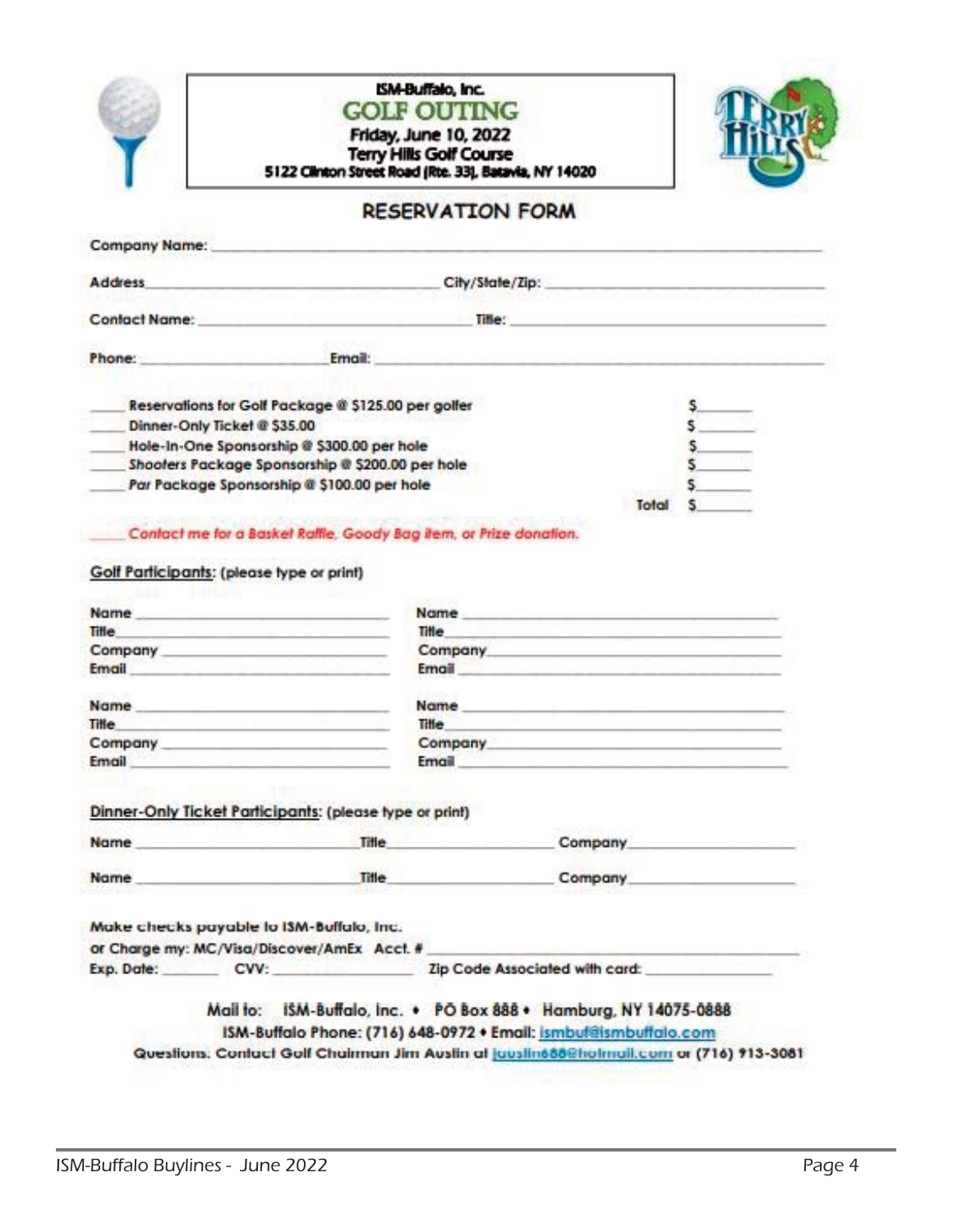

ISM-Buffalo presents an educational webinar via Zoom

ISM-Buffalo, Inc.

**Wednesday, June 29 2022 12:00pm - 1:00pm** 

## **Relational Business Models to Support Supply Chain Resiliency**



Even in a normal business environment, we use the term "Business Happens". Something unexpected puts stress on the supply chain that threatens effective, efficient delivery of business requirements. There are environmental upsets, political actions, increased customer demands, mechanical and electrical failures and quality compromised materials and services. COVID 19 has exaggerated each of these potential challenges and then some. Those organizations who successfully navigate the unexpected typically have a common denominator called Relational Alignment. Relational Contracting is supported by Nobel Prize winning research in Economics. The most successful organizations are operating under formal Relational Business Models. This session will review Sourcing Business Models and how to determine the best fit model for your specific situation. Examples of how organizations, both public and private, have weathered business challenges with their supply chain relationships will be provided.



#### **Presenter: Bonnie Keith, Founder-The Forefront Group**

Bonnie Keith is a strategic sourcing visionary with 30 years of executive operations and supply management experience in Fortune 200 companies. She is a sought-after business coach with a solid reputation for helping organizations develop highly collaborative and sustainable B2B relationships that shift from "value exchange" to "value creation" thinking.

Bonnie is the Founder of The Forefront Group, a trusted business partner to both large and small companies and the public sector. The Forefront Group is proud to have served hundreds of clients since its inception in 2002, including 50 Fortune 100 clients.

Keith is an adjunct faculty member at the University of Tennessee where she supports the Vested and graduate and executive programs, including being a key faculty member for custom Strategic Sourcing programs for the United States Air Force. She is also adjunct faculty at Texas A&M. She has instructed at HEC Paris and other executive development organizations around the world.

Bonnie is the proud author of the acclaimed book - Strategic Sourcing in the New Economy Harnessing the Potential of Sourcing Business Models for Modern Procurement, - released in November 2015. The Sourcing Industry Group's review shares their enthusiastic review, stating "Trust me when I tell you that after reading this book, you will be able to empty much of your bookshelf."

#### **ISM-Buffalo Members....no cost Non-Members/Guests...\$15.00**

**Reservations** requested by noon on Tuesday, June 27th but call for availability after that time. (716) 648-0972; **ismbuf@ismbuffalo.com**. You will receive the log-in information prior to event.

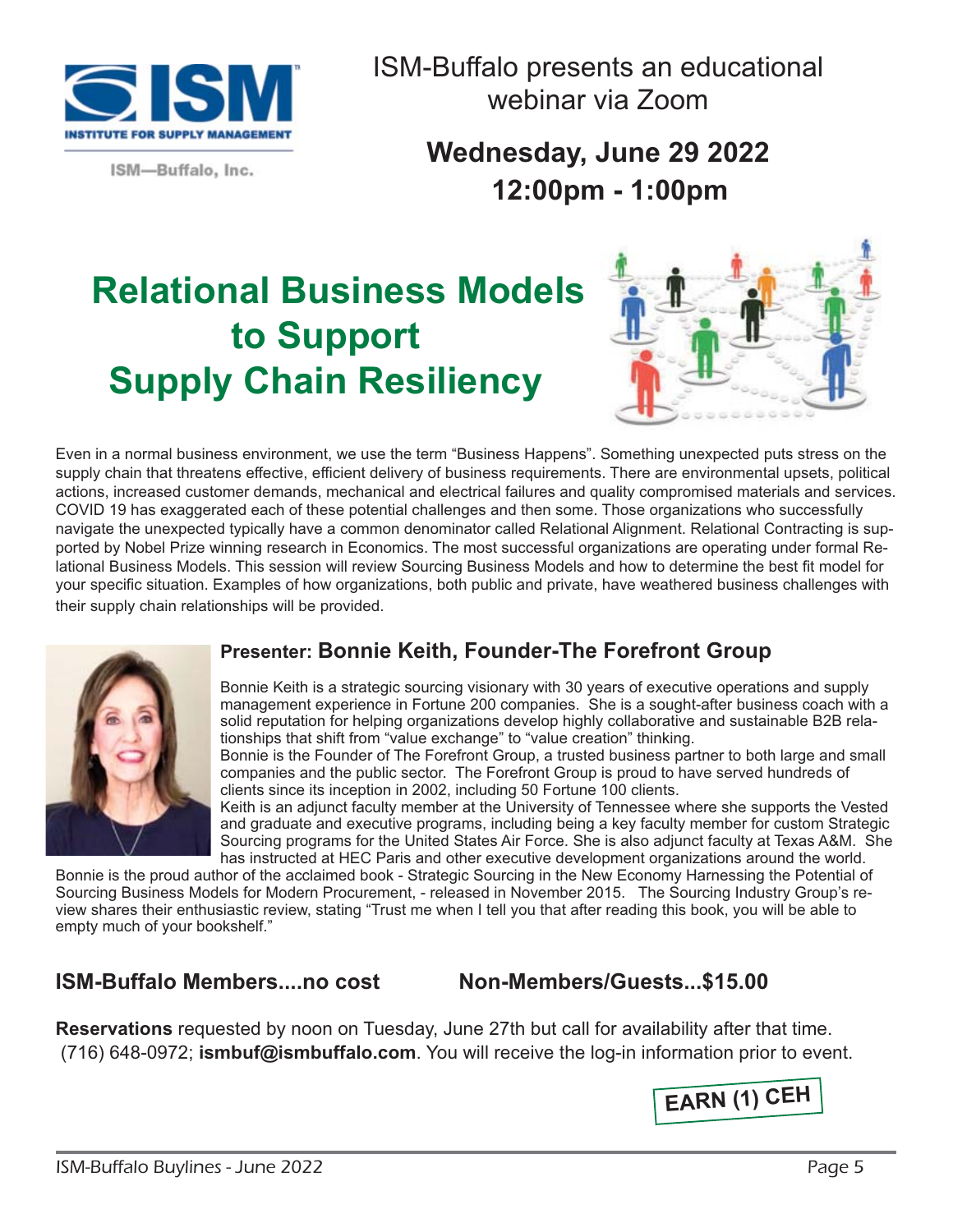#### **Professional Placement Report**



If you are job hunting, please forward your resume to Professional Placement

Committee Chairman Bruce Izard so he can forward it to any interested employers in the Western New York area. Likewise, if you are an employer seeking a purchasing/supply chain professional, please send him your job posting.

#### **Send resumes to: Bruce.Izard@NFTA.com.**

For Job Postings and links, go to the ISMBuffalo.com website. Click on Site Map then scroll down to Job Opportunities. Some current job openings are as follows:

Procurement Manager - Tonawanda, NY Hohl Industrial Services Inc. https://hohlind.applicantpro.com/jobs/2300930.html.



New Member Megan Kramer (left) of BestSelf Behavioral Health receives her framed membership certificate from Membership Director Kristin Wolf of Avantor Sciences at the May dinner meeting at Ilio DiPaolo's Banquets.



#### Andrew Kurcsics

158 Reading Avenue Buffalo, New York 14220 716-743-2777 phone 716-743-2779 fax 716-583-8887 cell andy@partnerspackaging.net www.partnerspackaging.net

Shipping Supplies • Wood Products • Janitorial Supplies Contract Packaging • Fulfillment Services



#### **EVERY MEMBER...GET A MEMBER**

We are seeking your support to continue to grow our chapter membership! Chapter membership growth means increased networking opportunities for all of us with more supply chain management professionals in the area.

Drop us a note with your prospective member's contact information and we will invite them to join us. Or, contact one of us for the membership information flyers and benefits that you can circulate yourself.

We're currently working on some incentives and prizes for those who help us grow!

**Kristin Wolf, ISM-Buffalo Director of Membership**  kristin.wolf@avantorsciences.com **Nancy Boyd Haley, ISM-Buffalo Executive Secretary**  ismbuf@ismbuffalo.com

 Join our Facebook Page, **ISM – Buffalo** 

 Join our LinkedIn group, **ISM– Buffalo Chapter** 



**Invite your associates to CONNECT with us!**



## **Reach out**

to supply chain professionals with purchasing power **with an ad. For as little as \$25.00 per month. Contact Nancy Boyd Haley at (716) 648-0972 or ismbuf@ismbuffalo.com.**

#### **EcoTech Office Environments**



**New - Remanufactured Pre-Owned Office Furniture** 

255 Great Arrow Ave. Suite 222 Buffalo, NY, 14207 Office: 716-580-3725

www.eoesolutions.com

Design-Installation Relocation-Decommissioning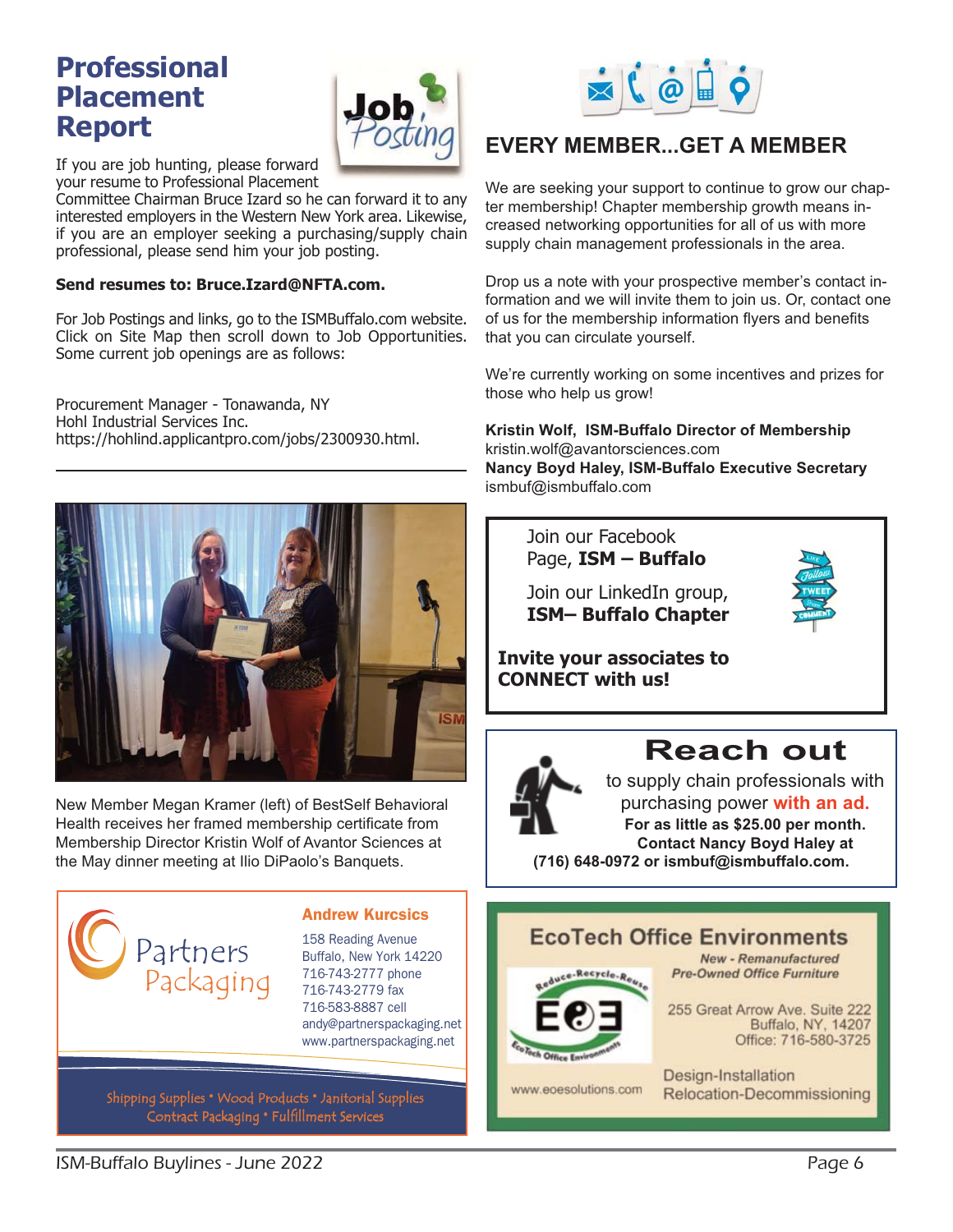

ISM-Buffalo, Inc.

## ISM-Buffalo presents an educational webinar via Zoom

**(rescheduled) Wednesday, August 24, 2022 12:00pm - 1:00pm** 

## **Russia's Invasion of Ukraine, COVID & Future Supply Chain Disruptions in 2022**

The Russian invasion of Ukraine is horrific, offensive, and damaging lives and supply chains. COVID-19 pandemic with its variants is impacting different parts of the world at different times and continue to do so. Extreme weather events, which have unleashed environmental catastrophes leading to loss of human lives, continue to prevent areas around the world from producing and moving materials. Cyber security issues are disrupting systems and impacting supply chains while shutting down businesses, geo-political issues which could threaten our supply of energy and semi-conductor chips, the looming longshoreman potential strike and how it could impact our already overwhelmed ports in California and lastly the "bull whip effect" which could cause inventory issues for companies in 2022. What supply chain disruptions should we expect in 2022? When will this global supply chain chaos end? Will we get back to normal?



#### **Presenter: Patrick Penfield, Ph.D.**



Patrick Penfield is a Professor of Practice - Supply Chain Management and Director of Executive Education at the Whitman School of Management - Syracuse University. He has his Ph.D. in Sustainable Resource Management and is Certified in Purchasing Management (CPM), Certified Fellow in Production and Inventory Management (CFPIM) and Certified in Integrated Resource Management (CIRM). He was voted Faculty of the Year at the Whitman School of Management in 2007 & 2018, selected for the prestigious Syracuse University Meredith Teaching award in 2009 and in 2015 received the Oberwager award for engagement with students. Penfield has over 15 years of industry experience in Supply Chain Management & Manufacturing working for such companies as the Raymond Corporation, Johnson & Johnson and Philips Electronics. Professor Penfield's research focuses on Forestry, Natural Resource Management and Sustainability. Dr. Penfield has appeared on Good Morning America, CBS & ABC Evening News and has done several print media interviews with USA Today, Fox, CNN, Bloomberg, Time, Newsweek and several other trade magazines and news media outlets.

#### **ISM-Buffalo Members....no cost Non-Members/Guests...\$15.00**

**Reservations** requested by noon on Tuesday, May 24th but call for availability after that time. (716) 648-0972; **ismbuf@ismbuffalo.com**. You will receive the log-in information prior to event.